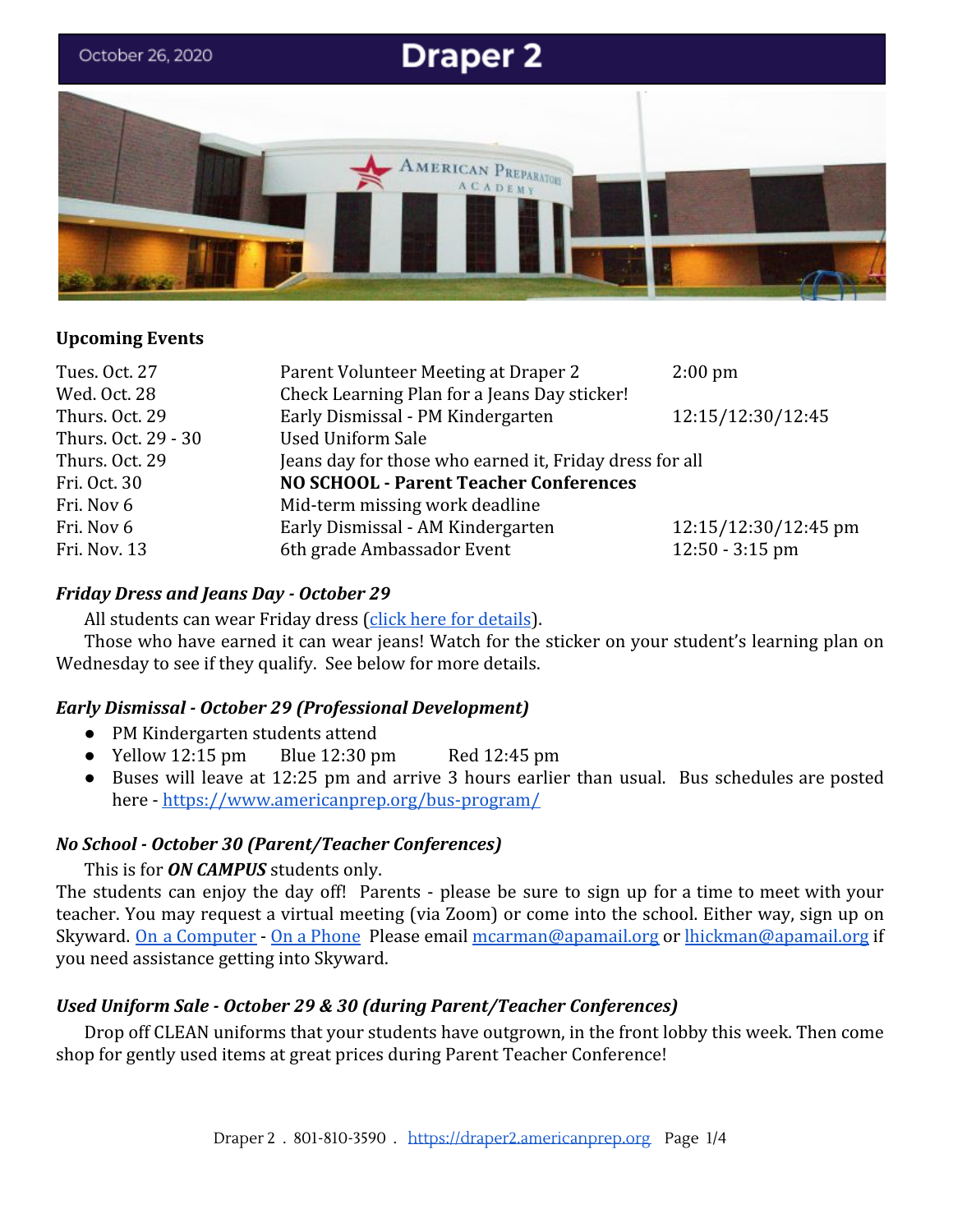#### *Lost and Found - October 29 & 30 (during Parent/Teacher Conferences)*

Come to the lobby to claim your student's lost items! Items leftover will be donated to the school.

# **October Builders Theme - I am a Builder when I demonstrate integrity**

Integrity is more than being honest. It is doing what's right even when it's difficult. There are many ways to be a person of integrity: standing up for what you believe in, as long as it's based in truth; not settling for something that is less than what you deserve; speaking out when there is injustice. We know our students are individuals of integrity. This month we have been challenging students to continue building this character trait and find opportunities for growth.

# **From the Academic Office**

#### *Parent Teacher Conference - Meal Donations*

We have a tradition of feeding our amazing teachers during Parent Teacher Conferences when our teachers stay late and staff is working hard.

To minimize exposure, we are choosing to order box meals instead of asking for home prepared food donations. However, we do need store bought beverages and snacks.

With limited opportunities to volunteer, this is a chance to support your teacher and our campus! Please go here to contribute:

Thursday Dinner Donation - <https://americanprepfoundation.squarespace.com/draper-2> Drink & Snack Donation - [Click here](https://docs.google.com/spreadsheets/d/1XdQwNpY3mdFwRltgUG599ezsahvVJfHvRK9deoR3DSg/edit?usp=sharing)

We are making an extra effort to track all donations of time, supplies, or money this year. So don't forget to record your donations here: <https://draper2.americanprep.org/volunteer/>

#### *Jeans Day Guidelines*

On Thursday, October 29, we will have our first Jeans Day reward for students with no missing work (no #7 on the learning plan for the previous 2 weeks). You will know your child qualified to wear jeans if there is a sticker attached to their learning plan on Wednesday night.

Please remember: Jeans Day will consist of any of the following uniform pieces:

- Blue jeans in good repair (no colored jeans, jeans with holes, skinny jeans, decorative markings, or shorts) You MUST be able to pinch an inch on each side of your jeans, NO skinny jeans. If students do not want to wear jeans, they can wear their regular uniform bottoms or khaki pants.
- Blue polo or regular uniform top may be worn. *(4-6 grade no tie required)*.
- Regular uniform shoes are to be worn.

Students may, of course, wear their regular or Friday uniform.

Students who have NOT earned this privilege, but come in jeans, will need to call home for an adult to bring them a change of clothes.

Watch for that sticker on the learning plans next Wednesday, October 28th, to see if your child earned the Jeans Dress Day special privilege. We know they can do it!! Students will have the opportunity to earn another Jeans Dress Day in two weeks if they have no missing work.

# **From the Administrative Office**

#### *Masks Update*

Our special order of Draper 2 APA masks has been delayed. We expect them by the end of the month.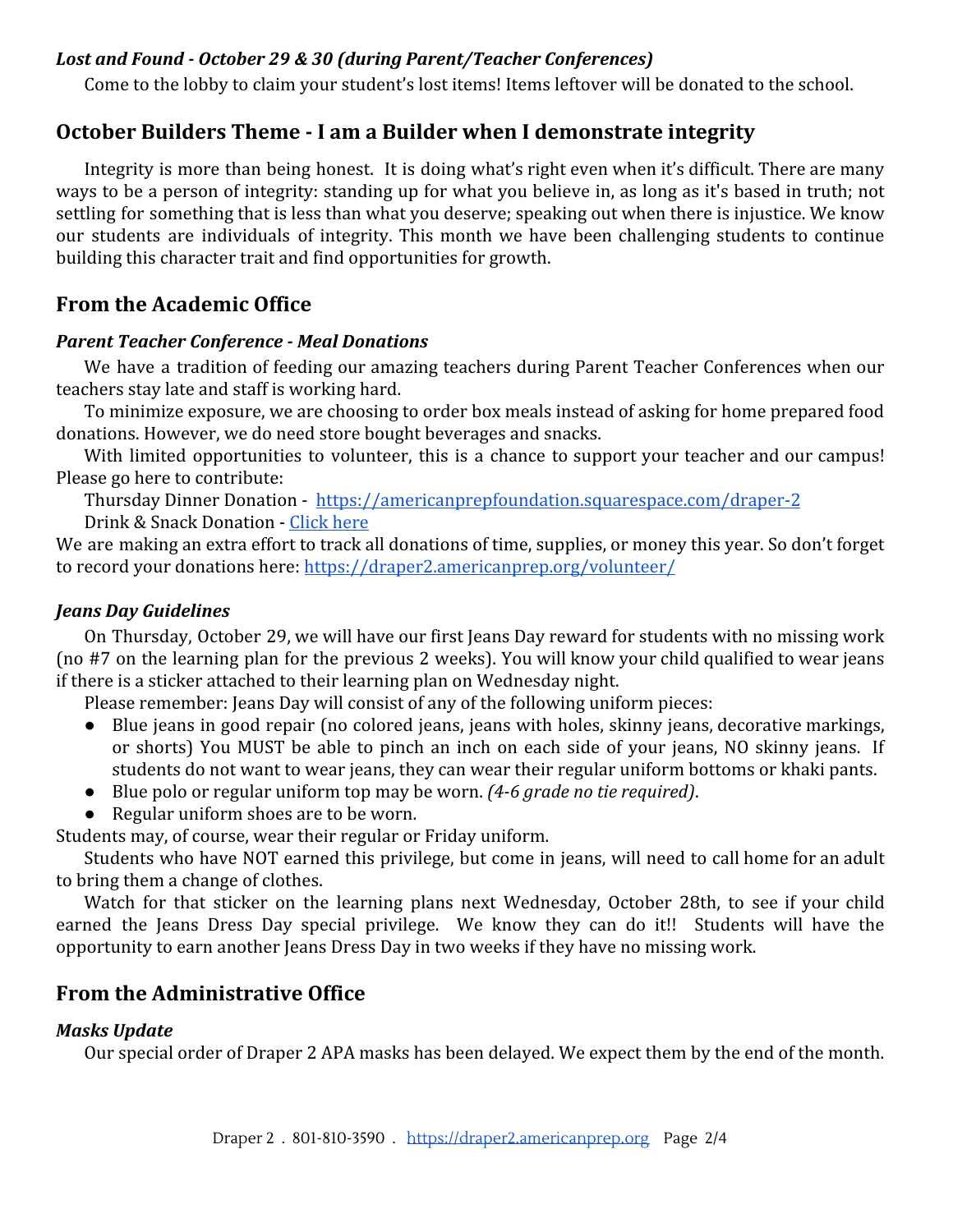#### *School Lunch*

We hope you and your students are enjoying our school lunch program! This is a reminder to order meals for next month, November 2020: <https://apalunch.h1.hotlunchonline.net/>

All orders must be placed 48 hours in advance - if you want your student to have lunch on Monday, November 2nd please order by Saturday, October 31st (midnight). If you need help ordering lunch please email lunch@apamail.org.

We are excited to offer free meals to all students due to a NSLP waiver. All meals must be ordered 48 hours in advance. There is a limit to how many meals we can serve at each campus. Draper 2 maximum is 320. Once meals have reached the cap you will not be able to place an order for lunch. Please order ASAP. This institution is an equal opportunity provider.

# **Character Development**

### *Save the Dates (5th and 6th grade parents) with a date change for 5th grade*

Our next ambassador events will be held on FRIDAYS and will be completely within the school day so that your child will be dismissed just like every other day, at regular carpool times!

6th grade's event will be Friday, November 13th. <https://www.signupgenius.com/go/10C0444AFAE29ABFC1-celebrate3>

5th grade's event has been **CHANGED** to Friday, DECEMBER 4th. We'd LOVE parent volunteers! <https://www.signupgenius.com/go/10C0444AFAE29ABFC1-celebrate2>

Upcoming Events...

- Hope Coins kindness challenge first week of November
- White Ribbon Week will be held November 16-20 (media and technology safety).
- Service Drive (Hygiene supplies) begins December 3rd

# **American Preparatory Education Foundation**

Michelle Goudge, Executive Director e: [mgoudge@americanprepfoundation.org](mailto:mgoudge@americanprepfoundation.org) | p: 801.661.1928 [www.facebook.com/pg/americanprepfoundation](http://www.facebook.com/pg/americanprepfoundation) [www.americanprepfoundation.org](http://www.americanprepfoundation.org/)

The next Parent Volunteer Committee meeting is scheduled for Tuesday, October 27 at 2pm at Draper 2. One of the agenda items is the Holiday Giving Campaign. We ran this campaign last year at Draper 2 and Draper 3, and this year we are adding Draper 1. This program gives parents the opportunity to purchase points for teachers and staff that can be pooled together to "purchase" bigger ticket items from an online store. If you are willing to help with the campaign or you have ideas on how we can improve it, please plan on attending the meeting. We will begin promoting it in early November.

Remember to add Americap Prep as your Amazon Smile Charity here: <https://smile.amazon.com/ch/45-4568023>!

Amazon Smile gives APEF a percentage of your purchases and it **doesn't** cost you one penny!